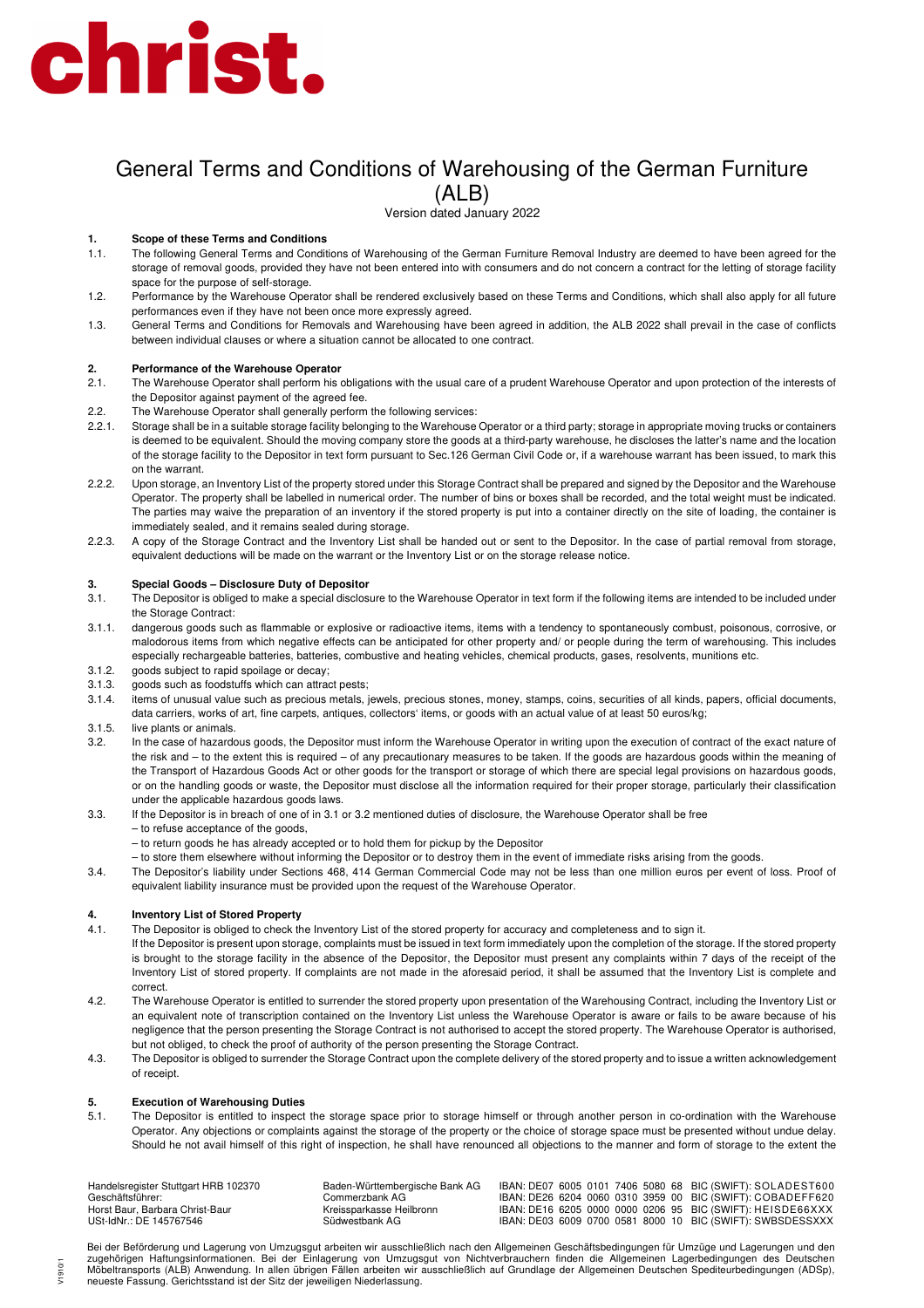# christ.

choice of the storage space and the storage itself have been executed upon compliance with the care of a prudent Warehouse Operator complying with normal industry standards

- 5.2. The Depositor is entitled to enter the storage facility during the Warehouse Operator's normal business hours if the visit has been arranged in advance and the Storage Contract/Inventory List has been presented.
- 5.3. The Depositor is obliged to inform the Warehouse Operator immediately in text form of any changes in his address. In the absence of such notification, the Depositor shall not be entitled to claim that he has failed to receive notices the Warehouse Operator has sent to the last address disclosed to him.

### **6. Warehousing Fee**

- 6.1. Invoices of the Warehouse Operator for warehousing fees, fees for ancillary performance, insurance premiums and expenses are immediately due for payment.
- 6.2. The invoiced amounts are net amounts. The Depositor shall pay the additional value-added tax in the respective statutory amount.
- 6.3. Provided a monthly payment arrangement was agreed for the warehousing fee, the Depositor is obliged to pay the monthly warehousing fee to the Warehouse Operator in advance by no later than on the 3rd working day of the month.
- 6.4. The Warehouse Operator shall be reimbursed for his necessary out-of-pocket expenses.
- 6.5. The costs of storage, visits of the storage facility, partial storage and removal as well as subsequent storage shall be charged as incurred unless otherwise agreed.

# **7. Set-off, Assignment, Pledge**

- 7.1. Only claims of the Depositor due for payment which are ripe for judgment, are not contested or for which a final judgment has been issued may be set off against the Warehouse Operator's claim to payment of the storage fee.
- 7.2. Assignments and pledges of rights under the Storage Contract shall require the consent of the Warehouse Operator.
- 7.3. The Warehouse Operator is not obliged to check the authenticity of the signatures on the documents pertaining to the stored goods or the authority of the signer unless the Warehouse Operator knows or remains unaware due to its own negligence that the signatures are forged, or the signer is not authorised.

### **8. Warehouse Operator's Lien and Right of Retention**

- 8.1. The Warehouse Operator shall have a lien and a right of retention for all claims against the Depositor that are due or not yet due under the Storage Contract on all the goods or other items of value under his power of disposal. The lien and right of retention shall not be in excess of the statutory lien and statutory right of retention.
- 8.2. Should the Warehouse Operator avail himself of his right to sell the items of pledged property in his possession, the sending of a notification to the last address of the Depositor disclosed to it pursuant to clause 5.3 hereof shall be sufficient for the notice warning of the impending auction and giving the date of the auction.
- 8.3. The Warehouse Operator may only exercise a lien or retention right due to claims arising from other transport contracts with the Depositor in so far as they are undisputed or if the financial situation of the debtor threatens the Warehouse Operator's claim.
- 8.4. In all cases, a period of two weeks shall apply in lieu of the period of one month set down in Sec. 1234 German Civil Code.
- 8.5. The time and place of the auction shall be publicly announced upon a general description of the pledged items.

### **9. Term and Termination of the Warehousing Contract**

- 9.1. If a fixed term of the Contract has not been agreed, this shall be for a minimum of one month.
- 9.2. Each party may terminate the Warehousing Contract by giving notice in text form upon a notice period of one month.
- 9.3. In the event of the termination of the Storage Contract by the Depositor, a date for the delivery of the stored goods must be agreed in advance. The Depositor is also obliged to pay the outstanding claims of the Warehouse Operator up to such time.

# **10. Warehouse Operator's Liability**

- 10.1. Damage to Property
- 10.1.1. The Warehouse Operator is liable for damage incurred by the loss of or damage to the property in the period from the acceptance for storage up to delivery unless the damage could not have been averted even through the care of a prudent businessman. This shall also apply if the Warehouse Operator has stored the property with a third party pursuant to Sec. 472 (2) German Commercial Code.

Where the Depositor is entitled to demand damage compensation for loss, he may treat the property as lost if it has not been delivered by the Warehouse Operator within 30 days following the expiration of the delivery period, unless the Warehouse Operator has a lien or right of retention on the goods.

- 10.1.2. If the Warehouse Operator must pay damage compensation for a total or partial loss of the property, the actual cash value is to be paid.
- 10.1.3. In the event of damage to the property, the difference between the value of the undamaged goods at the location and the time of acceptance for storage and the value the damaged goods would have had at the time and place of such acceptance shall be refunded. It shall be assumed that the costs to be spent to mitigate and remedy damage shall be equivalent to the difference to be calculated in accordance with sentence 1 hereof.
- 10.1.4. The value of the property shall be governed by the market price, and otherwise by the fair market value of items of the same type and quality. If the property has been sold directly preceding storage, it shall be assumed that the purchase price stated by the seller in his invoice minus any transport costs is the market price.

### 10.2. Other damages

The Warehouse Operator shall replace pecuniary damage resulting from the loss of or damage to the property, pecuniary damage following the delivery of the wrong items or delayed delivery, pecuniary damage because of incorrect advice to the Depositor or other pecuniary damage if he is guilty of gross negligence or intent.

# **11. Exclusion of Liability**

- The Warehouse Operator is not liable for damage caused
- 11.1. arising from acts of God;
- 11.2. by the fault of the Depositor or authorised persons;
- 11.3. by war or war-like events and government orders, including, but not limited to, seizures;
- 11.4. by nuclear energy:

 $V1910'$ 

11.5 to radioactive materials;

| Handelsregister Stuttgart HRB 102370 | Baden-Württembergische Bank AG |  | IBAN: DE07 6005 0101 7406 5080 68 BIC (SWIFT): SOLADEST600 |
|--------------------------------------|--------------------------------|--|------------------------------------------------------------|
| Geschäftsführer:                     | Commerzbank AG.                |  | IBAN: DE26 6204 0060 0310 3959 00 BIC (SWIFT): COBADEFF620 |
| Horst Baur, Barbara Christ-Baur      | Kreissparkasse Heilbronn       |  | IBAN: DE16 6205 0000 0000 0206 95 BIC (SWIFT): HEISDE66XXX |
| USt-IdNr.: DE 145767546              | Südwestbank AG                 |  | IBAN: DE03 6009 0700 0581 8000 10 BIC (SWIFT): SWBSDESSXXX |

Bei der Beförderung und Lagerung von Umzugsgut arbeiten wir ausschließlich nach den Allgemeinen Geschäftsbedingungen für Umzüge und Lagerungen und den zugehörigen Haftungsinformationen. Bei der Einlagerung von Umzugsgut von Nichtverbrauchern finden die Allgemeinen Lagerbedingungen des Deutschen Möbeltransports (ALB) Anwendung. In allen übrigen Fällen arbeiten wir ausschließlich auf Grundlage der Allgemeinen Deutschen Spediteurbedingungen (ADSp), neueste Fassung. Gerichtsstand ist der Sitz der jeweiligen Niederlassung.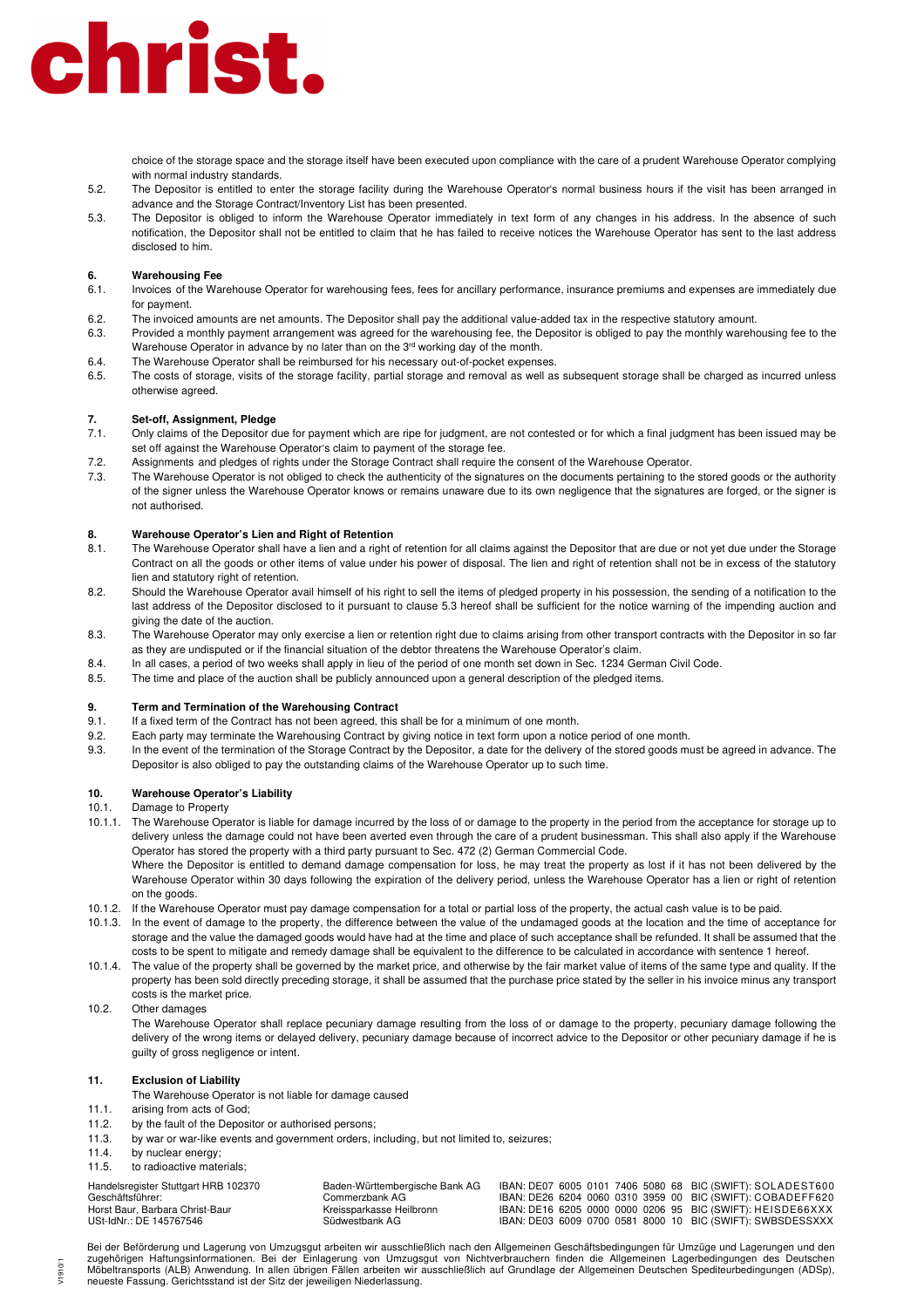# christ.

- 11.6. to items which has been caused by radioactive materials;
- 11.7. by explosive, inflammable, radiating, spontaneously combusting, poisonous, corrosive materials, oils, fats and animals;
- 11.8. due to the nature or poor quality of the stored property such as detachment of glue, cracks or dullness of polish, oxidation, intrinsic deterioration, leaks or seepages;
- 11.9. or loss of the stored property located in containers of any kind, provided that they have not been packed or unpacked by the Warehouse Operator, unless the Depositor can prove that the damage occurred because of the treatment by the Warehouse Operator;
- 11.10. to or loss of property of unusual value such as precious metals, jewels, precious stones, money, stamps, coins, securities of all kinds, papers, official documents, data carriers, works of art, fine carpets, antiques, collectors' items, unless the items have been indicated by the Depositor in text form as being valuable so that special protective measures may be adopted;
- 11.11. to the functioning of radios, televisions or similarly sensitive machines or appliances;
- 11.12. to the content of the loading units which were packed by the Depositor and / or delivered to the Warehouse Operator in a sealed condition and / or were sealed by the Depositor after proper packing;
- 11.13. to live plants and live animals.

### **12. Limitations of Liability**

- 12.1. The Warehouse Operator's liability in the event of the loss of or damage to the stored property (property damage) is limited upon storage
- 12.1.1. according to Sec. 431 paragraph 1,2 and 4 German Commercial Code to 8,33 special drawing rights for each kilogram,
- 12.1.2. a maximum of  $\epsilon$  35,000 per event of loss.
- 12.1.3. where, in the case of damage to the Depositor, the damage is comprised of the difference between what the Inventory should be and actually is, in deviation from the provision of clause 12.1.2, the Warehouse Operator's liability shall be limited to € 70,000 per year, irrespective of the number and nature of the instances of loss causing the difference in Inventory.
- 12.2. The aforesaid limitations of liability shall not apply if the Depositor stated a higher value of the goods to be stored in text form prior to the grant of contract.

The indicated value of the goods for which the Depositor has taken out insurance with the Warehouse Operator shall be deemed to have been agreed as the liability cap. The resulting costs, as well as any special security measures, shall be borne by the Depositor. The Depositor may specify in text form a figure for increasing liability which exceeds the maximum amounts set down in clause 12.1.1 against payment of a surcharge to be agreed between the parties. In this case, the stated figure will replace the relevant maximum amount.

- 12.3. The Warehouse Operator's liability is limited to € 2.5 MM for all damage which is not personal injury or damage incurred by third parties, regardless of the number of claims arising from an event of loss. Where there is more than one aggrieved party, the Warehouse Operator shall be liable in proportion to their claims. Clause 12.2 remains unaffected.
- 12.4. The foregoing exclusions and restrictions of liability in clauses 11 and 12 shall not apply if the damage was caused by the intent or gross negligence of the Warehouse Operator or his managers or through the breach of primary contractual duties. In the latter case, damage claims shall be limited, however, to foreseeable, typical damage. The Depositor is hereby expressly advised of the disclosure duties in clause 3.
- 12.5. In deviation from clause 12.4, the liability caps in clauses 12.1 and 12.2 shall only not apply in the event of grossly negligent or intentional breaches of primary contractual duties.

### **13. Liability for Third Parties**

The Warehouse Operator shall be liable for his servants and for the other persons he uses for the execution of the performance taken on by the Warehouse Operator.

### **14. Forfeiture of Claims**

- 14.1. The Depositor must comply with the following damage notice periods:
- 14.1.1. Obvious damage, or the complete or partial loss of the stored property must be reported by no later than upon the handing out of the property where the Depositor collects the property himself; in all other cases this must be reported in text form by no later than on the day after delivery.
- 14.1.2. Non-visible damage shall be reported to the Warehouse Operator in text form within 7 days of the acceptance of the stored property. If the Depositor has taken care of the packaging of the goods himself, he must prove that this damage occurred during the storage or handling of the deposited goods by the Warehouse Operator.
- 14.1.3. Damage due to overruns of the delivery deadlines must be asserted in text form within 21 days, calculated from the date of delivery. Claims due to overruns on the delivery deadline shall lapse upon the expiry of this deadline.
- 14.2. Upon expiry of the damage notice periods under clauses 14.1.1 and 14.1.2 it shall be assumed that the goods are complete and undamaged.

### **15. Venue**

In the event of disputes based on this Storage Contract and concerning claims on other legal grounds which are related to the Storage Contract, the court in whose district the branch of the Warehouse Operator commissioned by the Depositor is located shall have exclusive jurisdiction.

### **16. Final Provisions**

- 16.1. Should individual provisions be invalid, this shall not affect the validity of the remaining provisions. The parties to the contract are obliged to replace the invalid provision by a new clause coming as close as possible to the commercial effect of the invalid clause.
- 16.2. Should a party to the contract stop payment or if insolvency proceedings concerning his assets or an out-of-court settlement are filed for, the other party shall be entitled to rescind the contract for the as yet unperformed portion.

### **17. Choice of Law**

German law shall apply.

### **18. Data Protection**

V1910/1

The privacy policy of the Warehouse Operator applies for the processing of personal data.

| Handelsregister Stuttgart HRB 102370 | Baden-Württembergische Bank AG |  |  |  | IBAN: DE07 6005 0101 7406 5080 68 BIC (SWIFT): SOLADEST600 |
|--------------------------------------|--------------------------------|--|--|--|------------------------------------------------------------|
| Geschäftsführer:                     | Commerzbank AG.                |  |  |  | IBAN: DE26 6204 0060 0310 3959 00 BIC (SWIFT): COBADEFF620 |
| Horst Baur, Barbara Christ-Baur      | Kreissparkasse Heilbronn       |  |  |  | IBAN: DE16 6205 0000 0000 0206 95 BIC (SWIFT): HEISDE66XXX |
| USt-IdNr.: DE 145767546              | Südwestbank AG                 |  |  |  | IBAN: DE03 6009 0700 0581 8000 10 BIC (SWIFT): SWBSDESSXXX |